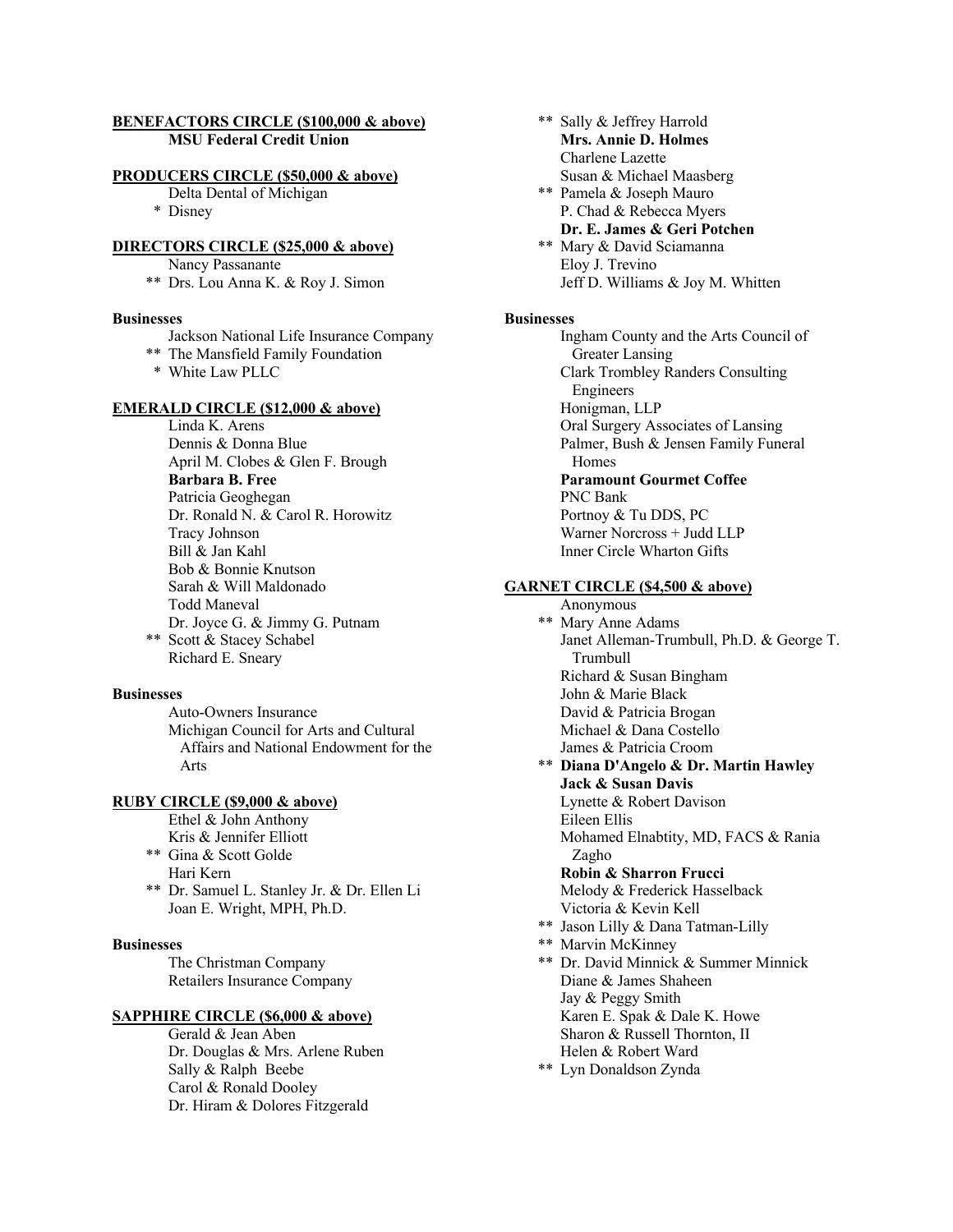#### **Businesses**

- AF Group
- \*\* Arts Midwest GIG Fund Granger

# **DIAMOND CIRCLE (\$3,000 & above)**

Anonymous Dr. Beth Alexander Virginia P. Allen

- \*\* Deanna & Gregory Alwin Dr. James Bader & Merri Van Dyke Susan & Scott Baldwin
- \*\* Scott & Amy Basel Thomas & David Block-Easterday \*\* Michele Boutwell Peggy & Mike Brand Scott R. & Lynne M. Burnett Dr. Paul H. & Carol B. Conn DeDe & Rick Coy Sandy & Gary Evans \*\* Gloria & Robert Floden
- Erin Frisch & Andrew Hagman Betty Gadaleto \*\* Michael & Ruth Goergen
- \*\* Joyce & Dennis Haner Mark & Marcia Hooper Bob Hughes & Dianne Sheppard Teri & William Hull Mr. Stuart P. Jeffares & Dr. Kim Coleman Barbara & Thomas Kovachic \*\* Stephanie & Peter Kramer Jackie & Bill Lack Jane & David Ledebuhr Vivian Leung & James Sype Douglas Mains Melanie & Benjamin McGuire \*\* Barbara D. McMillan Patrick & Mary McPharlin Margaret F. Metzger \*\* David & Jill Mittleman Timothy Nelson
- Darlene K. Nikoloff Marilyn & George Nugent Brad & Barbara J. Oyer Mr. Dennis J. & Mrs. Debra L. Perry Drs. William & Linda Peterson Mary Beth & John Pirich Mary & Edgar Ploor Victor Rauch & Ellen DeRosia \*\* Mark Reckase Gary Reetz & Barb Stone Reetz Julie & Rolland Scheels Scott & Deb Sellers Dr. Lawrence & Mrs. Arlene Sierra Ronald & Mary Simon David Slater & Julia Goatley

Harvey & Barbara Sparks Lisa L. Swem & Elizabeth A. Hoger Richard D. Weingartner \*\* Rajkumari & Richard Wiener Brian & Denise Williams Carolyn & John Willoughby Dr. Joan E. Wood Robert Zelmanski & Milo Woodard William Woodbury & Jody Young- Woodbury Judith A & Dr Paul M Zack

# **Businesses**

- Brogan \*\* Comprehensive Psychological Services, P.C. Karyn's Dance Place, Inc. Lansing Board of Water & Light Lansing Institute of Behavioral Medicine ProAssurance Casualty Company Richmond Brothers
- \* SERF Foundation SuttonAdvisors, PLC

# **CRYSTAL CIRCLE (\$1,850 & above)**

- Allyse & David Anderson David Arend & Telka Arend-Ritter Kristina & Norman Beauchamp \*\* Jane & Gary Beaudoin Leslie M. Behm Robert F. & Cheryl L. Best Carolyn & Bob Boger Diane M. & Brian W. Brady Greg & Chrissie Brogan \*\* Donna Carpenter \*\* Marlene & David Carron Wendy & Eric Cook Elaine V. Cowen \*\* Jennifer & Matt Danko David & Michelle Dart Maureen & Douglas DeYoung Dr. Julie A. Dodds & William Humphrey Judith & Douglas Drake Sharon Ellis & Mark Henne Judith & Sam Eyde Kathy E. Fore Gretchen & John Forsyth Barbara J. Frey & Nicholas R. Thines Mary Lou & Roland Gifford \*\* **Dr. & Mrs. Gary Gillespie** Glenn & Trish Granger Judy Green & G. Ron Welch Cindy Hales Vanessa & Steve Harkins Dale & Mary Harpstead Cynthia & Patrick Harrington
- \*\* **Dr. Stephen B. & Karen L. Harsh**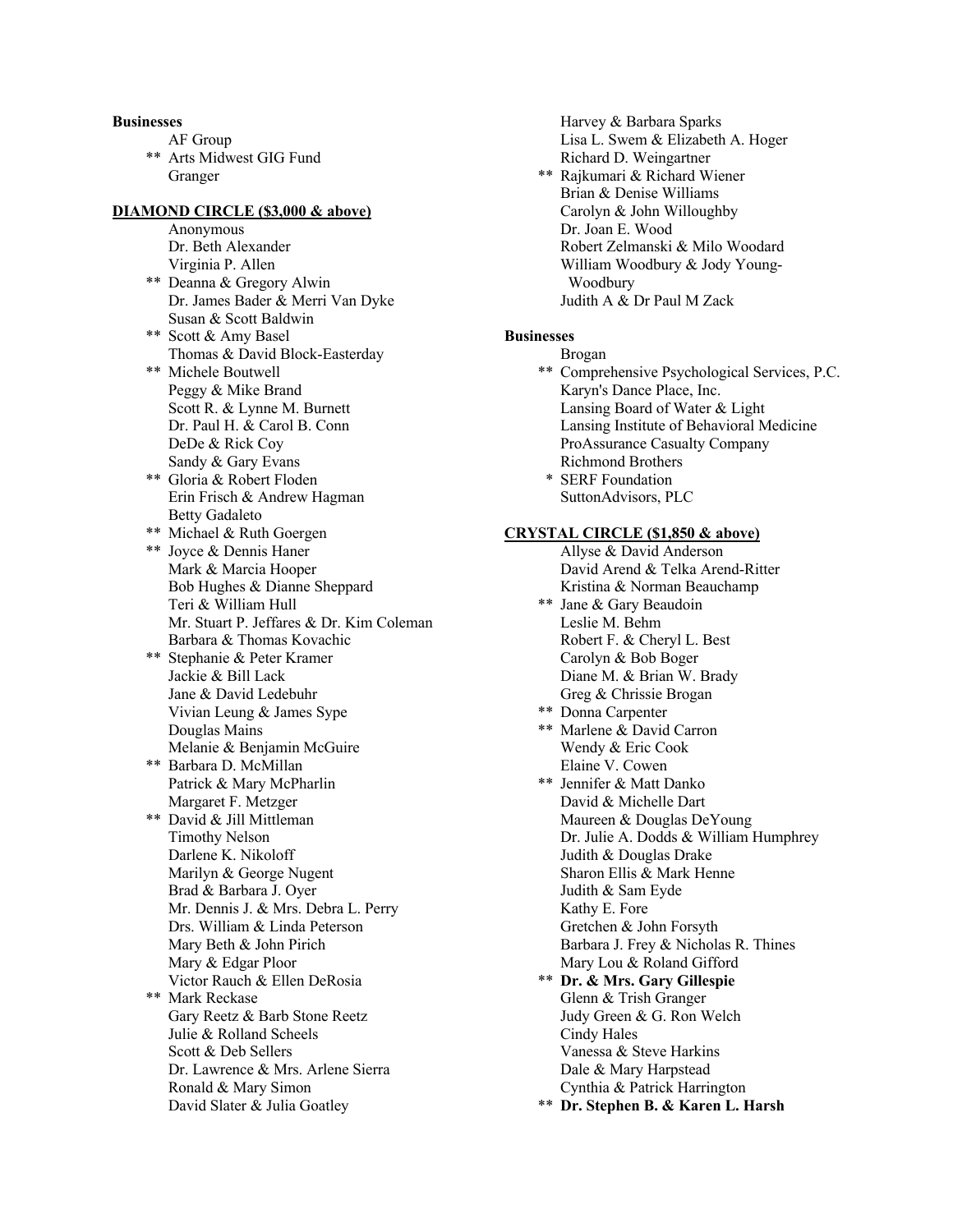Lawrence & Mary Hennessey \*\* Dr. Ralph E. & Patricia A. Hepp Lisa Hildorf & Mark Castellani Patty & John Hollenbeck Anne M. House Brian Huggler & Ken Ross Karin & Mark Jaeger Dr. Rafael Javier & Dr. Mary P. Sharp Dr. Tom M. & Jane S. Johnson MaryJo & Arthur Kelley \*\* Judy Kleeves Tammy S. Leach Donald Loding & Sharon Watson Georgia Markakis Dena & Michael Markey \*\* Michelle Massey Mara McGill Judge David & Nancy McKeague Robin & Betsy Miner-Swartz Dr. Thomas K. & Sheila T. Moore C.A. & T.A. Moyerbrailean Barbara & Stephen Musselman Katherine & George Noirot Dr. Patrick & Erika Noud Mary Lou O'Connell Dr. J. Keith & Helen Ostien \*\* W. Spencer Parshall Lori Shader-Patterson & Ronan Patterson Jon-Jay & Ross Pechta Drs. Chris & Debra Peterson Gay & Dwight Peterson Kerry & John Roberts \*\* Marcia & David Rysztak Dave Havrilla & Karen Bush Havrilla Michael & Elaine Serling C. Edward & Janet Sherry Eric Simmons & Dr. Carol A. Miskell Simmons Dr. & Mrs. David B. Smith Deidre & Douglas Smith Kathryn & Scott Smith Lanette Stevens & Roger Brooks Lori & Rich Studley Susan & Jack Townsend **Merrilyn C. Vaughn-Hoffman** Dr. Henry M. & Cathy J. Vaupel James White & Martha Shortlidge White Joan & Richard Witter Andrea L. Wulf Rhonda & David Zimmerman

### **Businesses**

**Coral Gables Restaurant** Foresight Group, Inc. Foster, Swift, Collins, & Smith, P.C. L.O. Eye Care

New England Foundation for the Arts/National Dance Project Piper & Gold Public Relations TechSmith Corporation

# **PLATINUM CIRCLE (\$1,250 & above)**

Anonymous **Norman Abeles** Dr. Nwando Achebe & Dr. Folu Ogundimu Becky & Brian Acheson Richard & Dawn Adams \*\* Jennifer & Matthew Allswede William & Emily Anderson Carol & Michael Anderson Jill M. Andringa Michael & Lisa Ash Robert & Lorna Ashley Todd Cook & Rebecca Bahar-Cook Jill Baker Dr. & Mrs. John A. Baker, III Greg & Michele Ballein Lorie Seitz-Barbieri & Charles E. Barbieri Lawrence A. Barnes **Dr. Patricia Barnes-McConnell** Andrew & Lisa Barrone Gregory & Lisa Basore Susan & Vincent Benivegna Dana & Richard Bennett David & Mindy Berridge Nancy & Monty Bieber Monique & Roy Bierwirth Judith & Stuart Birn Linda & James Bissell Drs. David & Diane Boes Charles & Kathleen Bonneau Candyce L. Boyd Susy & Howard Bradshaw \*\* Susan L. Brand Phil & Vicky Branstetter Dr. Daniel A. & Leona B. Bronstein Angela & Gregory Brown Penny & Gary Brydges Chris & Edward Brynn Richard & Shirley Buckmaster \* Tom Buffett & Desiree Qin Joan Burke Theresa & Joseph Butcher \*\* Carl A. Calille Sherri & Andrew Campbell Denise & Thomas Carr Stella & Jerry Cash Drs. Chu-Hsiang Chang & Russell Johnson Dr. Leonard H. & Eleanor M. Charchut Gerry Lynne & Tom Chirgwin Judy H. Clark **Thomas Cobb**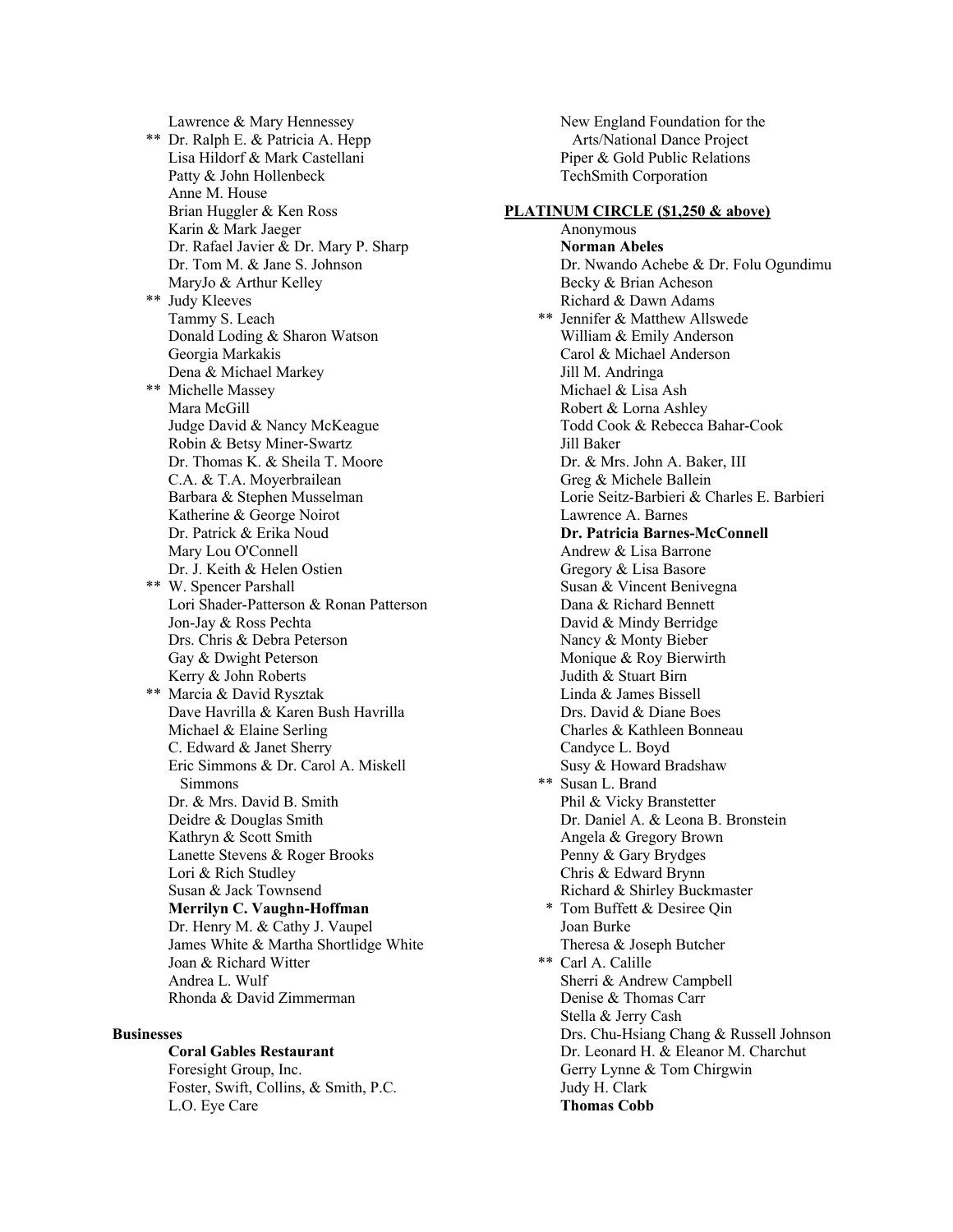\*\* Marion & George P. Contompasis \* Lisa Cook Lynn D. Cooper Corie Costello Ruth & Richard Cottrell Dr. John P. & Martha K. Couretas Stephen W. Davey William Davidson II & Mary M. DuChene Julie E. Day Kathryn Dewsbury-White & Gilbert White Patrick & Robin Dickson Dr. Christina D. Difonzo Sara & Brent Dolan Kathleen & Thomas Dominguez \*\* Rachel & Timothy Draeger Kelly & Erik Drake Judith Dunn Kathi Dunn Julie & John DuPuis Samuel & Tracey Epley Robert J. & Janet Fabiano Samuel F. & Elizabeth M. Febba Maureen Fitzsimmons \*\* David Friedman & Jane Crowner-Friedman Matthew Frisch & Family Sandra Burr Deborah Galvan Carol Gatewood Jill Gawronski Diane & John Goddeeris John F. Goodwin & Sheri Thelander Karen & Norman Grannemann Pamela L. Gray David & Lorraine Green Margie Griffith Renee & John Gulliver Kiran & Sanjay Gupta Drs. Dave & Rashi Gupta Debra J. Hahn Susan & Jonathan Hall Susan B. Hallman & Juris Pagrabs Kathryn & John Hamilton Phillip & Nancy Harns Dr. Lauren Julius Harris Jennifer Hawkins Jan Hemenway Susan & Michael Henderson Bob & Michelle Hill Susan Hill & Connor Shelton Donald & Jan Hines Nicole & Eric Hoffman Jacqueline & Donald Holecek Meegan Holland Steven & Robin Hooks David D. & Iris O. Horner Martha Hudson

Jon P. Humiston \* Paula & Joseph Jackson Karen & Jerry Jennings Heidi & Alexander Johnson Barry Johnson Sandra & Richard Johnson Timothy J. Johnson Clarence S. Jones \* Patrice E. Jones Karen Jurgensen & Robert Parks Julie & Donald Kagey Dr. Padmani Karna Dr. John E. & Jean P. Kaufmann David & Holly Kazyak Kurtis & Danielle Kazyak \*\* Marsha & Timothy Kessler Neelam Kher & Susan Molstad Drs. J. James & Gloria H. Kielbaso Marsha & Warren Kifferstein Martha & Lee Kliebert Karen & Patrick Kozdron Janet & David Kuehn Pamela & Peter Lambropoulos Pat & Donald Lamison Thomas & Bonnie Lawitzke Cathy & Craig Lazar Don LeDuc & Susan Coley Laurie Linscott & Irving Lesher, III James Levande Pam & Gus Lluberes Jon & Beth Lundy \*\* Samuel & Rita Luppo Clare Mackey William & Erin Mansfield Sandra & W.D. Mason Billi D. Mathias Aaron & Erin Maturen Dr. Colin & Sharen Mayers Maddie & Jason McCormack Nancy & Bruce McFee \*\* Maureen McGrail **Richard D. McLellan, J.D.** Pamela Mesack Dr. David W. & Alison K. Michelson James M. & Sue O. Miller Robert D. Miller Suzanne Mills **Thomas O. & Patricia M. Mitchel** Connie Mohney David C. Molenaar Elizabeth Moore Andrina & Douglas Morence Patricia K. Munshaw & Dana Munshaw Brazil Edward & Jean Napierala \*\* Robert & Carol Nelson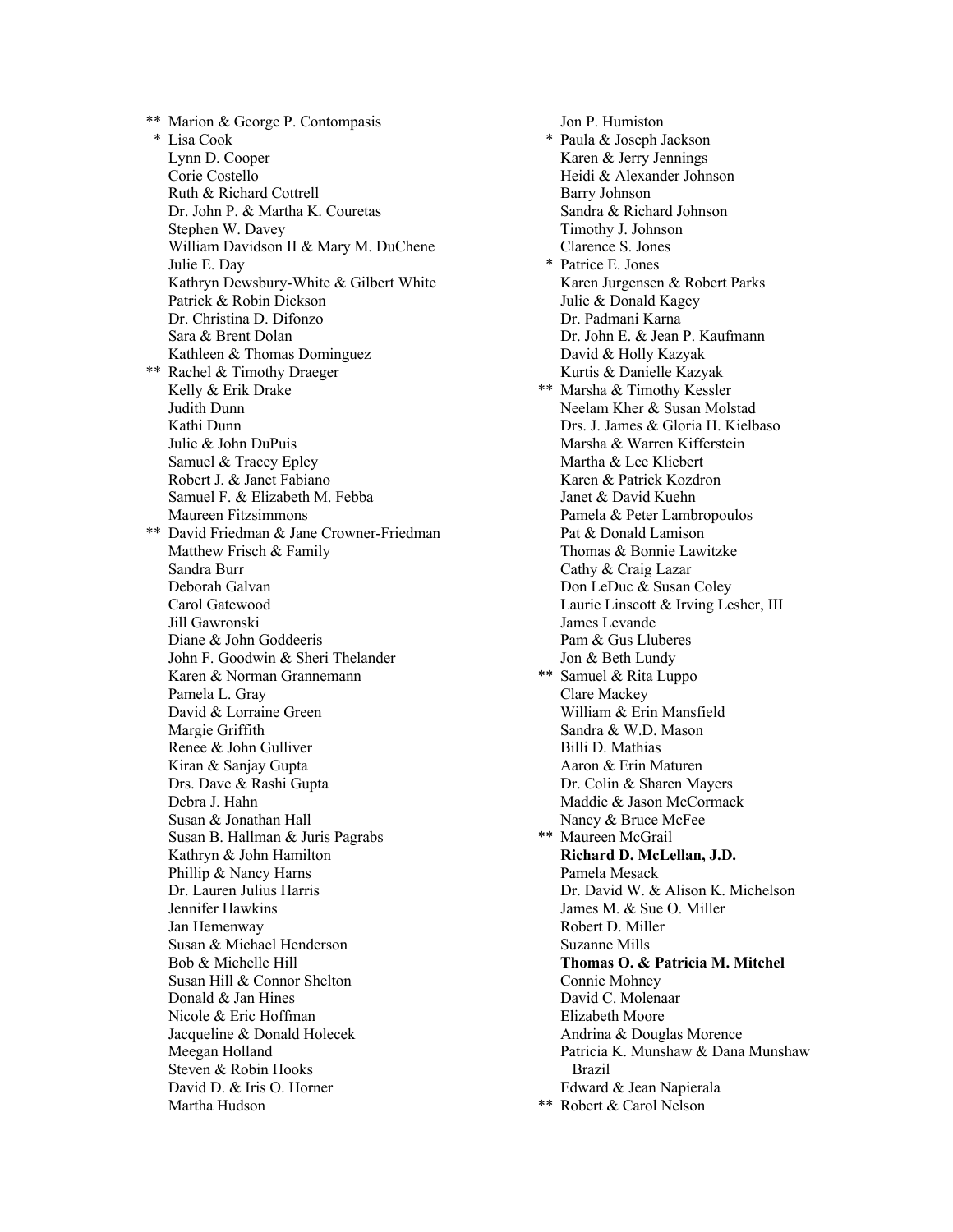Henry J. & Nancy L. Nelson Katie & Richard Norton Heidi & Michael Nussdorfer Vincent & Nicole Nystrom Lizabeth & Mark Olson Dr. Dawn S. & Mr. Ryan B. Opel Valerie A. Osowski Joseph G. & Lorraine E. Osypczuk Bridget & John Paff Ellen & Douglas Paige Peggy Pawelek Brown & Alex Brown Christal & Gar Pettit William & Mary Pfaff Judith Pieczynski \* Julie & Steven Pingston \*\* Carol Prahinski & Flemming Mathiasen David J. Price & Marcie J. Alling Bonnie & Dick Radway \* Benjamin Rathbun John & Cindy Raven Tom & Mary Reed Jeanne Eberle Richter & Dr. Melissa Halvorson Smith Nancy & Mitchell Rinek Brendan & Kimberly Ringlever Margaret A. Rohman Marcia & Stanley Rosol Laurie M. Rozek Shirley & David Rumminger Nancy & Richard Runels Karen M. Salmon Mary L. Savage Michael Scheetz & Gina Polce Scheetz **Earl & Margarette Schmidt** \*\* Jerry R. & Pamela J. Schreiner Catherine & Gary Schrock Cathleen & James Schultz Brent & Kimberly Scott James Sellman & David Balas Larry Shanker Scott & Charlotte Sherman Mary Kay & Tom Shields Anne & Daniel Shoup Jeannette & John Smith Sandra E. Soifer & Paul Goldner **William & Mary Lou Somerville** Brian & Cindy Sommer Robert & Wendi Spagnuolo Jim & Sharon Stock Sandra C. & Noel W. Stuckman Rosie Swart Dr. Peter B. & Victoria L. Tacia William & Joianne Tennant Carolyn & Bob Thomas Paula & Mark Thompson **Dr. John E. & Trena E. Thornburg**

\*\* Teresa & Roger Thornburg Renee J. Tierney Avni & Harnoor Tokhie Marcia & Michael Torrey Madeline Trimby & Robert Walter Dr. Gregory M. & Joan M. Uitvlugt \* Michael Unkovich Catherine A. Variano Timothy Walling & Bobbette Marantette- Walling JoAnn & George Walter Jane & Clarence Weiss Carol M. Welch Darlene & Bob Wenner Angela Wilson Robert & Catherine Wilson **George W. Winchell** Drs. Richard & Andrea Witkowski Robert E. & Diane M. Wright, Jr. John A. & Judy A. Wurzler Peter Yoo Mark J. & Andrea R. Zajac Dr. Mathew and Jennifer Zatkin Kyan & Steven Zeller Amanda & Kurt Zinn \* Robert & Margaret Zurek

#### **Businesses**

Rick's American Cafe/Harrison RoadHouse/Beggar's Banquet \*\* Heat'n Sweep Set Seg Insurance Services Agency Tri-Star Trust Ultra Clean Frandor Wash & Lube Van Atta's Greenhouse & Flower Shop

#### **GOLD CIRCLE (\$650 & above)**

Anonymous \*\* Robert Arnold Jack Baker & Robert Welch Fred Baker-Nowinski Amy Holzheuer-Barkholz & William Barkholz Sherry Barnhart Laurie Bechhofer & Leon Puttler Shannon & Mark Beckman Carol L. Besse Paula & Roger Bjornstad Charlee & Alan Black Leonard Bornor & Penny Wallace Gretchen Bria David J. & Loretta K. Briggs Scott Brooks \* Nicholas Brousseau & Emily Frankman Rhonda & Michael Bueche \* Allan J. Bullemore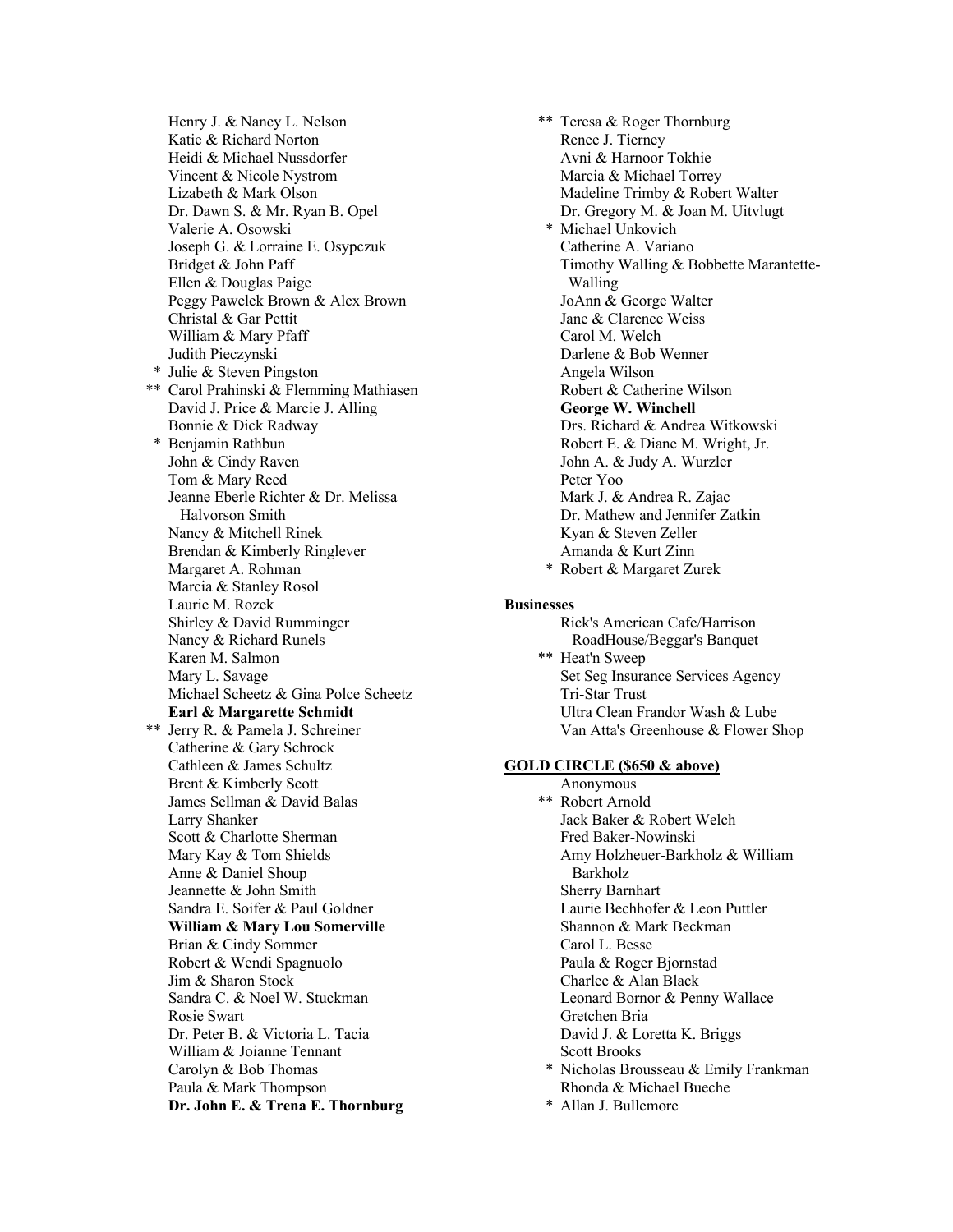William & Cheryl Bupp Lawrence P. & JoAnne A. Burrill \*\* Barbara & Steven Bursian Laurie & David Chapin Michael Chapman & Gary Lindsay Alexis & Gerald Clark Thomas L. & Jan L. Clark Barbara & James Cleland Andrew P. & Sandra D. Conner James & Kimberly Cotter \*\* Nancy E. Craig Patricia & John Czarnecki Cheree A. De Golia Jana & Randall Dean Sharon R. DeBar Paula & Theodore Debnar Judith & Daniel Dickinson Debra & Lewis Dotterer Lorel & Thomas Evans Martha E. Ewing Beverly & Robert Fairbanks \*\* Daniel Farley Mike Farrell \*\* Beth Fields Mary Jane Flanagan & Grant Skomski Mary & Ralph Fogwell Joan Forgrave Dan Fox \*\* Phyllis & Ronald Fox Lisa & Jay Francisco Theresa Gale Jason Galicki John Garcia Judge James R. Giddings Joyce Gingrich Jean Green Richard D. & Patricia K. Greene Arnold Greenfield & Patricia Brown Patricia & Raymond Hammerschmidt Sarah & Frederick Hawley Margo Heiden Bill & Marti Heil James & Mayette Hicks Kathleen & Joel Hoffman Richard Honicky Susan Hopper & Eric Boatman Marti Howe Shirley & Roger Hughes Carrie & Maxie Jackson Sharon Jaksa & Donald Baker Timothy & Melissa Kaltenbach Karrie Bosanic David & Aletha Kuenstler James D. & Kathleen M. Lammers Mary Ellen Lane Drs. Peter A. & Glenda L. Lappan

Donna & Carl Lawson Melissa & James Lewis Stephen & Iris Linder Susan Long Katrina & Larry Mackley Joanne Mahoney & Deborah Wieber Christopher May & Jennifer Owen Mary McCulloch Rebekah & Michael McKenney Dr. William & Mrs. Elizabeth Meurer \* Linda & Richard Miles Carol & Doug Miller **Drs. Robert J. Miller & Shelagh Ferguson-Miller** Kenneth Milne & Ellen Rasmussen Milne **Tom & Laurie Mitchell** Jana & John Moore Nancy Muhlbach Dr. Benson S. & Bette J. Munger Barbara & Kevin Nilsen Dr. Harold E. & Donna M. Old, Jr. \* Commillia Oliver Laurie & Curtis Parker Richard A. & Susan E. Patterson Ginger & Charles Petty Carma Philip Margaret & Jim Kyser Siri & David Rainone \* Teresa L. Rathsack Lucy Reeves Twila & James Reighley \* Angela & Peter Repins Diane Revitte Thomas & Susan Rippy Gail & John Roberts Gretchen & Dennis Rosenbrook Alice & Frank Schehr Mary & David Sciamanna Rebecca & John Shives Jeffrey B. Simbob Charlotte Sinadinos & Russell Launer Dr. S. Paul Singh Nancy J. Small \*\* Michelle & Todd Sneathen \*\* Subhash Gupta & Joanne Sorlie Brenda & James Spackman Vesna & Gordan Srkalovic Laura D. Stebbins Rich & Trish Steffens Judith Stoddart & Alfred Goodson Dr. Gale M. Strasburg & Christine H. Reay Amy & Gary Strickler Bobbie Stuart Justin & Katrina Robinson Sherry & Peter Trezise Curt Trowhill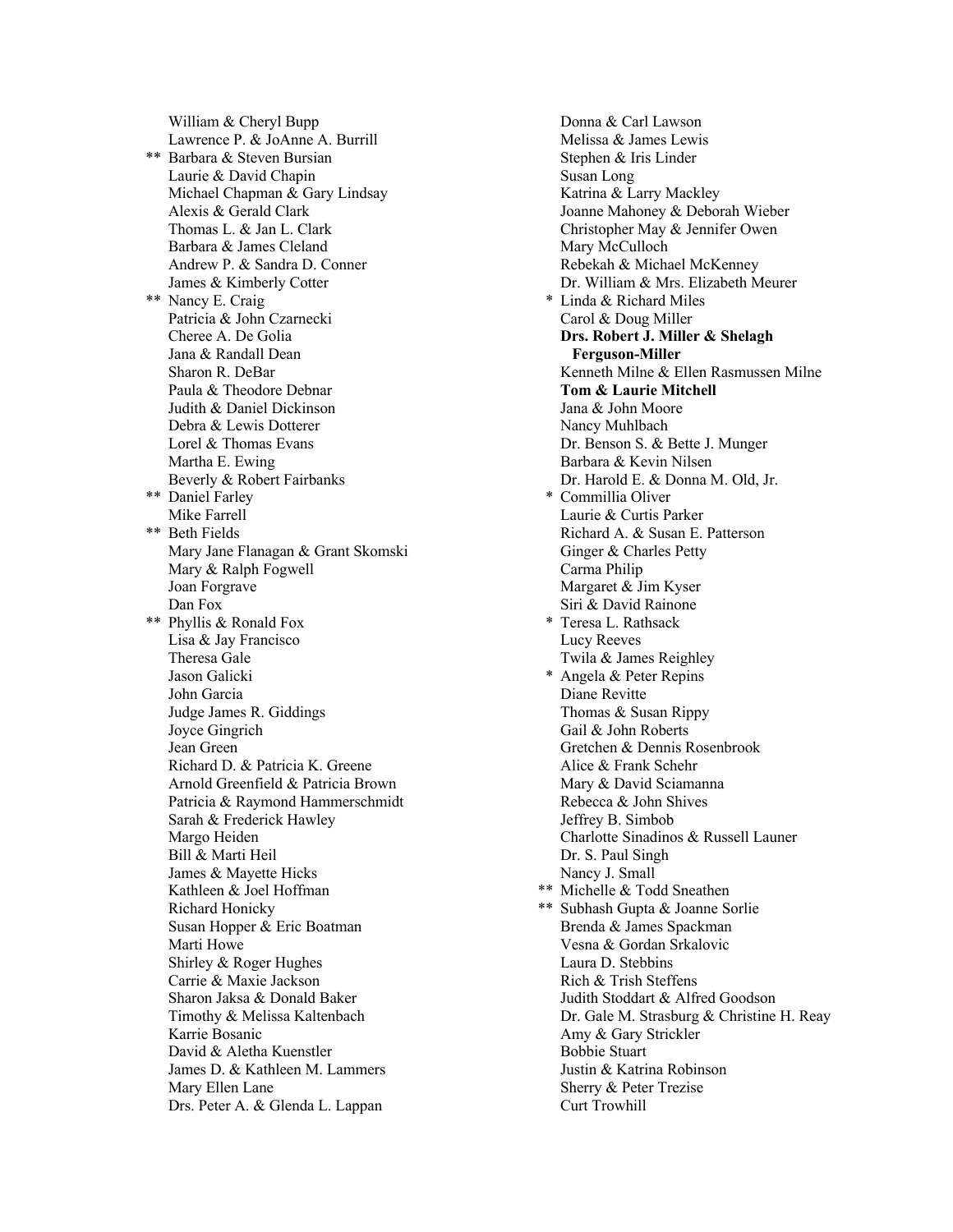Stephanie & Stephen Ward Rochelle & Robert Washabaugh Col. Joseph L. Webster, Jr. Jefferson & Wendy Westwood Dr. John White, Jr. Linda & Scott Wilson Nancy Wing Karen Wood Sally & James Young

#### **Businesses**

\*\* Public Policy Associates, Inc Rick's Family Barber Shop

#### **SILVER CIRCLE (\$300 & above)**

Anonymous Nancy L. Abramson Donna Ackley Edith & Bruce Allen \* Sara Allswede Connie & Matthew Anderson Kip J. Anderson Dr. Joseph & Beth Anthony Rebecca S. Armstrong Mary Jo & William Atchison Kathryn & James Ault Sam M. & Mary E. Austin Carol & David Baker Suzanne C. Baker Beth Barna Kelly Barson Dale Bartlett Catherine Bartlett Kelly Bartlett Pamela & Paul Bartlett Annette Barton & Michael Mattingly Don Batch Susan Bathke & Stuart Landay **Kenneth C. Beachler** Carol & Richard Beard Jessica A. Bennett Charlene Birgy Sarah Blom Cheryl Blonde \*\* Candace & Robert Boldrey Diane Boroughf Willard & Maria Bowerman Kathleen & Gerald Brazil Michael & Deborah Brenton Allison Breuer Tamela & James Brouillette Dr. Suzanne H. Brouse **David B. Brower** Julie & Ross Brower Jane M. Buher \*\* Patricia Burton

\*\* Francesca & Christopher Buskulic Sherry Byrnes JodieAnn Boyd Cady & Dean A. Cady Kristen & Shawn Calabrese Karen & John Caldwell Andrea & Doug Campbell Anna & Dennis Campbell Julie Ann & James Campbell Nancy & Thomas Campbell Renate Carey Carla Carleton Richard Chaffee Kay Cherry Shelley & Ronald Cichy **Dr. James S. & Constance R. Close** Dr. David J. & Noel E. Closs Larry & Jennifer Coates Connie Cogswell Denise & Patrick Cole Nancy A. Colflesh, Ph.D David K. Colflesh Paul & Tracy Collins \* Tracy Collison Susan J. Combs Sarah Cook Michelle Coolidge Phillip Doud & Kelly Coppins Tom & Sherry Corwin Darlene Costello Geoffrey Cradit & Joyce O'Brien-Cradit Carol & Robert Cramer David & Loraine Craun Linda & Louis Cravotta Peter Cronk Vickie Crouch Elizabeth & Douglas Daligga \*\* Condalee & Peter Decker Stacie Detgen Robert C. Dickins Deborah Diesen Ms. Terra Dodds Laurel & Roger Doherty \*\* Linda & Walter Downes **Tad & Sue Duemler** Teresa & Rick DuPuis Jeanette M. Eastham Dr. Patricia A. Edwards Georganne D. Ehlert Dr. Frances F. Ekern Corless & Keith Eldred Nancy Enslin Patricia A. Fackler Mary Farrand Theresa A. Fedewa-Wells Joseph Filip Jill & Jerome Fine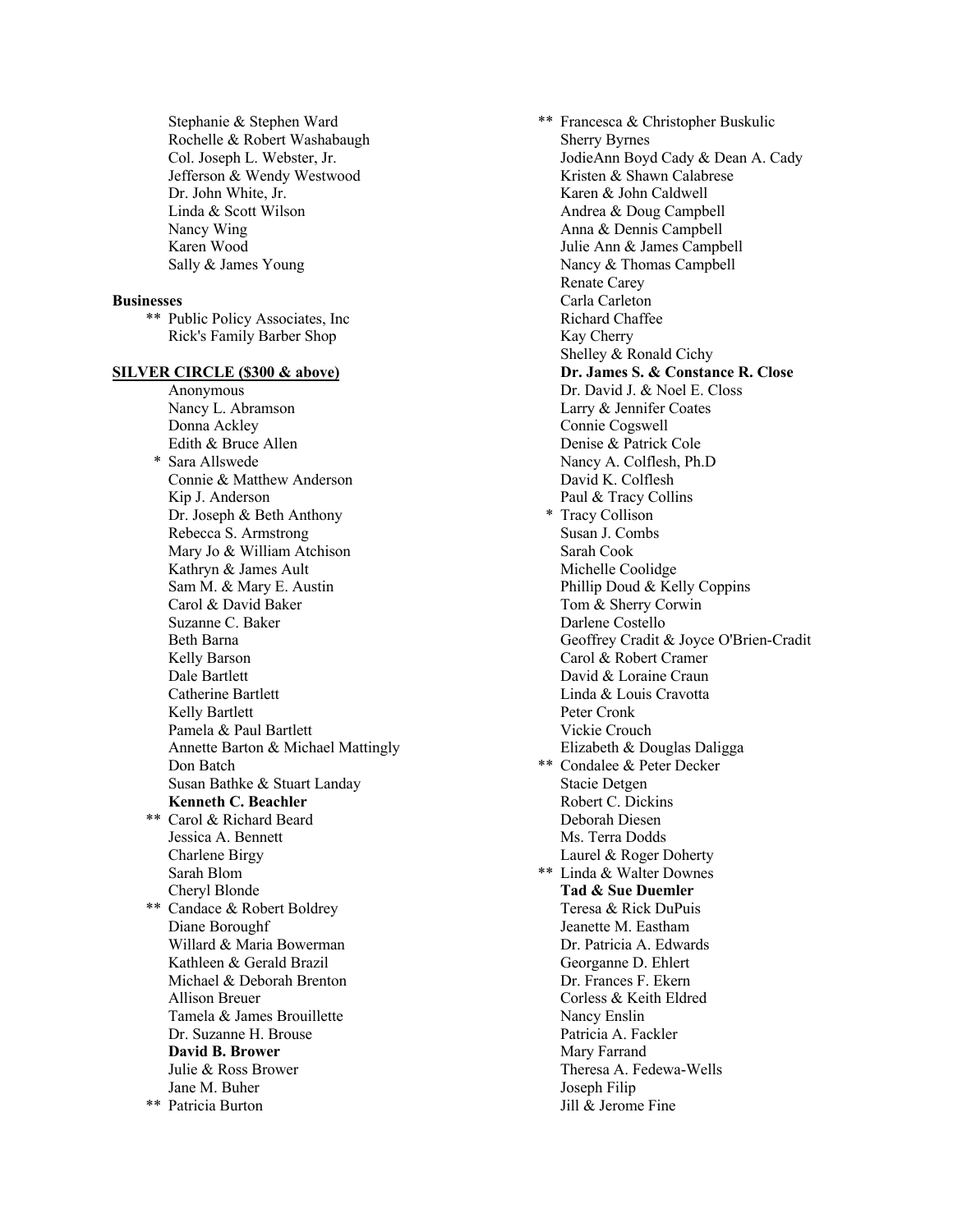Timothy & Danielle Fisher Jim & Elaine Flore Jackie & James Forkner Barbara & James Forney Pamela Fraley Betty L. Francis Jean & Arthur Frentz Martha & Thomas Froman Constantine & Ruth Galas Sarah & Joseph Garcia Jennifer & Michael Gardner John A. Gibbs Anna Glaser-Platte & Jerry Platte \*\* Kenneth S. & Karen B. Glickman Kristin & Jason Good \* Jessica Graham Timothy D. Greenman **Roger & Marilyn Grove** Mark & Linda Grua David Gruber Celia & Igor Guro Kurt & Barbara Guter Al Hakala Lauren Hall-Tate John & Patricia Hanley **Deborah L. Harrison** Kendra & Edward Heath Sha'marie Heberer Christine Hennessey Constance Henslee Tom & Michele Hile Marlene & Robert Hind Mr. & Mrs. Douglas & Marisol Hissong Douglas & Ellen Hoard \*\* Donna J. Hobart Richard A. & Donna C. Hoefer Ann Hoisington & Dean Kimmith \*\* Marie & Douglas Holem Joan & James Hornak Brian J. Howard Fayyaz Hussain Christopher Inman & Andrew Driska \*\* Margaret & John Janssens Pamela & Vernon Jarvi John Jerome & Jaye Hamilton Debra Jones Nan B. Judy Arlene Jury Michelle Kaminski & Dan Hamilton Larry Karnes Wendy & Gary Kashenider Mary J. & Robert C. Keller \*\* Kim & Paul Kelly Julie & Gary Kelterborn Catherine Kerschen Linda Ketcham & Donald Telles

Edward & Melissa King Jeanette Klemczak Sheri A. Knowles Anne & William Knox Delphine Kolacki Kimberly & Michael Kovalchick \*\* Mary Krasny Deidre & Kevin Krause Cynthia Krauz Brad & Kristen Kremer Mika Kurohara Mary Lannoye & Kathryn Kacynski Lisa & John Lawitzke Jane & Michael Laycock \*\* Will & Lisa Lemanski Ruth & Robert Lendt Mary L. Liechty David & Laurie Lockman Judith & Wayne Loescher Elizabeth Lyons Marguerite Mahler Diann Maldonado Cosme Katharine Manganello Patricia Marin & John Yun Christy & Bradley Marks Catherine & David Marr Robert Matson Maureen & Duane Mayhew Lori McAllister Teddi M. McAttee Pam & Michael McCormack Corinne McElwee Tricia & Jon McKay Evalyn & Paul McNamara Nancy & Charles Meddaugh Susan C. Merkle Gavin J. Smith & Mary C. Mertz-Smith Kristen E. Metzger Robert Michela Barbara Middleton \* Charlene Mighton Lisa & Timothy Miles Denise Miller Edna & Everette Miller Dr. James Miller & Dr. Rebecca Lehto Jennifer Miller Lyle Mindlin & Julie Laframboise David & Magdalena Mooberry Susan Moore Marie & Craig Moreland \* Michael Mumaugh Patricia & Gary Murphy Theodore Neff Mary Nehls-Frumkin & Jeffery Frumkin Laura B. Newlin Irv Nichols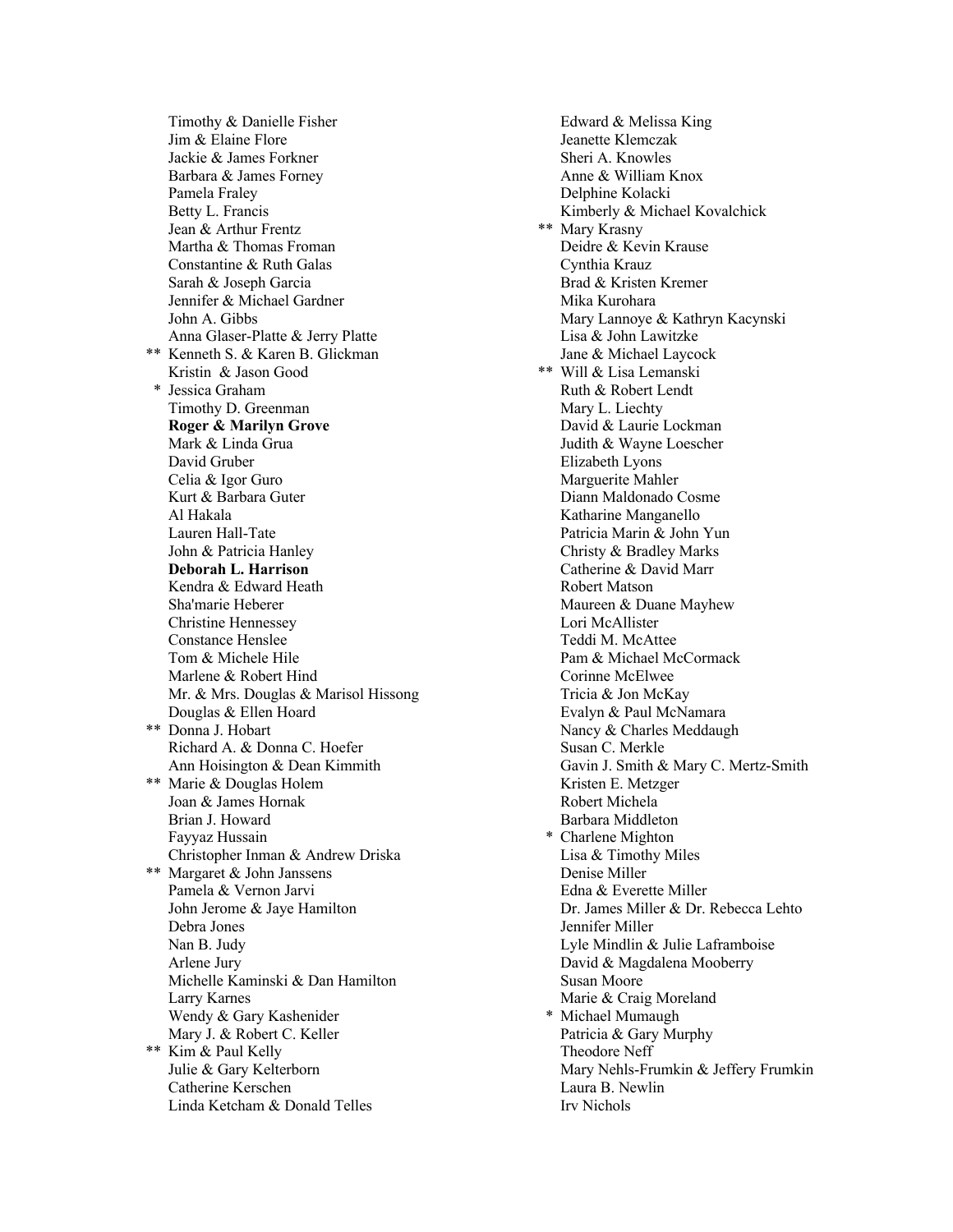\*\* Mr. Noel R. Hall-Niemann Jessica A. Nieuwkoop & Matthew Snell Betty Noverr \*\* Brenda L. Nuffer \*\* Neil O'Brien Julia & Michael O'Connor Mary & Thomas O'Connor Melissa Oesterle David O'Leary \*\* Michele Olind Zola & Stanley Olson Katherine H. O'Neill Eric & Shelbie Opiela Dr. Edward & Tina Oxer Richard Pallister & Kathleen Wight Bruce & Maggie Papesh Drs. Leslie Papke & Jeffrey Wooldridge Lois Park Ann E. Parker Barbara Parsons Jane & Douglas Paterson William & Shirley Paxton Odile & Richard Perry Janice & Dale Pettengill Robin & Daniel Phillips Jane A. Harrell & Judith Pick Andrew Pittsley Howard & Nell Pizzo Ted R. Plocharczyk Drs. Jacob Plotkin & Susan Schuur Patricia Podoll Chloe E. Polzin Helen J. Preston Janette H. Price Judy Puca Dawn & Morris Pysarchik \*\* Christine & John Rehagen Amy & Jon Riekse Brian Riley Joseph & Karen Riley \*\* Margaret L. Rockwell Coral & Stuart Roller Esther Romblom Christine & Donald Root David Russell & Karen Conroy Valerie Rutz Ruth L. Sablich Marie Sanborn Jill & Thomas Schaberg Robert & Rosemary Schaffer Jeffrey Schenker & Michelle Traven Cynthia & Paul Schluckebier Ann Schmitz & James Woehrle John & Deborah Schneider Denise & Thomas Schroeder \*\* James & Christine Schweigert

Mary A. Scoblic Mary J. & Stephen G. Scofes Karen & Robert Seppala Teresa & Raymond Severy Heidi & Robert Sheehan Deborah Sherrod & Sheryl Judd Kenneth & Donna Slater Barbara & Robert Smith Rhonda & Richard Sorrell Tom & Deborah Southworth Craig Sparks & Roberta Tisdale Carol & James Spoelma Dottie & James Spousta Carol Squires JoAnn Stefani **Bill & Sue Stelzer** Daniel McCole & Jill Stephenson-McCole Kathleen & Michael Stiffler \*\* Nancie & Earl Stoddard Marlene & Don Stone Thomas W. & Janet L. Stone Elias Strangas & Jane Turner Kenneth D. & Nancy A. Stringer Joseph & Barbara Strittmatter Dr. Leslie N. & Anne P. Stumpos Ronald & Georgina Styka Linda & Wayne Summers \* Edward Sunday RoseAnn & Fred Swartz Shirley A. Swick Patricia & Brad Thelen Morris & Carol Ann Thomas \* Diane Tonielli Joan & Robert Trezise Jo E. Trumble \* Nicole Turnwald Elizabeth Turpin Kathryn VanDagens & Daniel VanOverbeke Vickie Vandenbelt Linda J. VandenBerg Richard M. & Kathy L. Vanderbeek Jennifer VenDerHeide Megan VanderMolen Lillian & Ronald VanHouten Brian Vecsei Kara & John Villarreal Ann & Timothy Vogelsang Mizue & James Wagner Dr. John & Angie Walling, Jr. Julia & Kenneth Walz Nancy Wardwell Cynthia & Mark Warnshuis Stephanie A. Warren Sara Wassenaar & Richard Frutiger \*\* Anne & Thomas Watson Jane Waun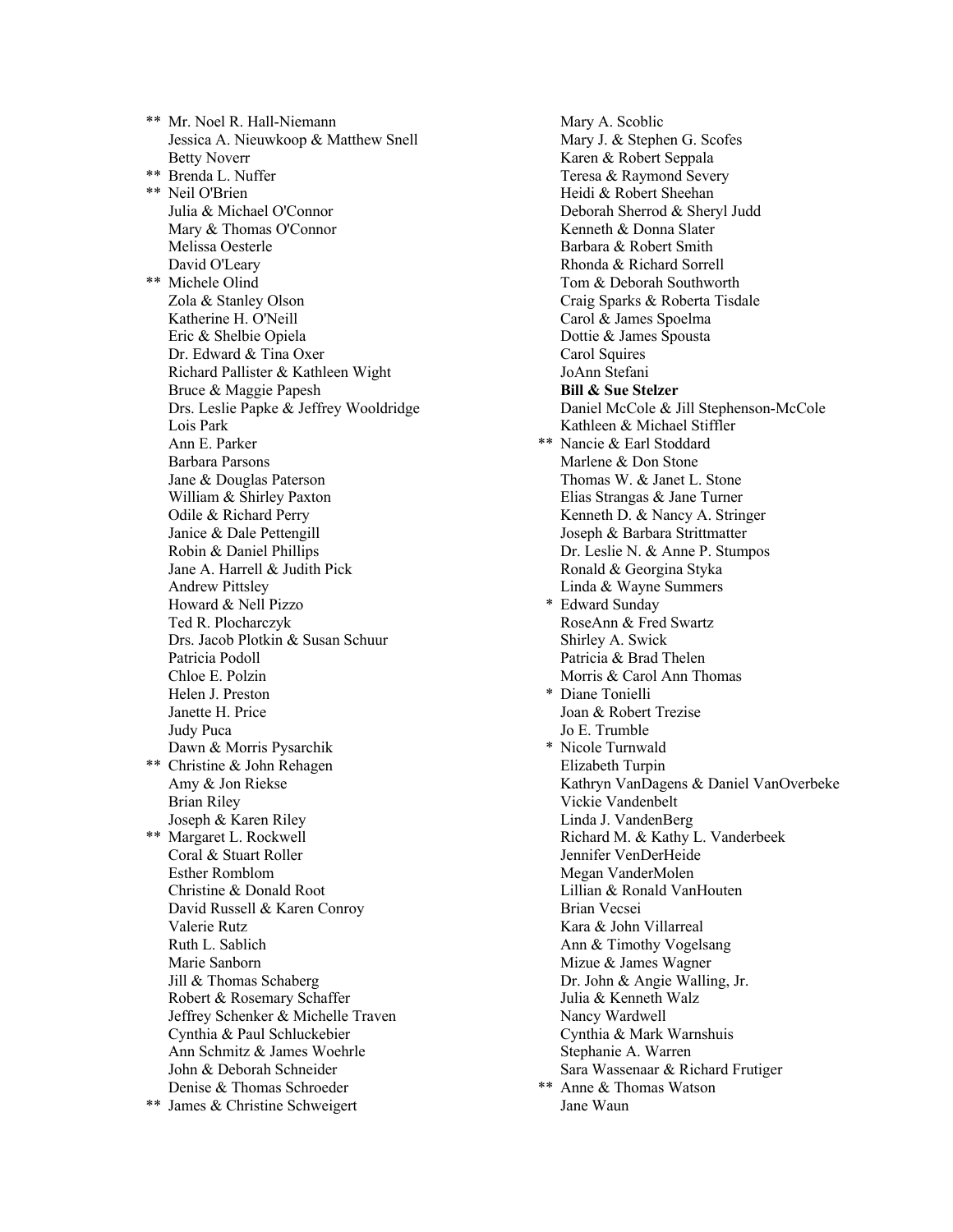Mr. & Mrs. Shawn Whelan Angela Wieber

- \* Jerry & Catherine Wilhm Gloria & Robert Wilson Amy J. Winans
- \*\* Maureen & Lynn Winslow Mr. & Mrs. Phil Wolfe
- \*\* Kelly M. Wood
- \*\* Elaine Wright
- \*\* Patricia Zajac & Mark A. Cowles Ms. Sandra Zarr Suzanne Ziel Ellen Zienert \* Ruby & Joseph Zima
	- **Paul J. & Jamie A. Zimmer** Liane & David Zimny Cheryl & Carl Zuidema Mark ZumMallen

# **BRONZE CIRCLE (\$125 & above)**

\* John & Leah Addis William C. & Jane E. Allen Barbara A. Anderson Betty & Keith Apple Pamela Baker Susan & Thomas Barnes Polly & Douglas Barr David Barry \* Jennifer & Bradley Bastion Karen & Robert Batterham Alexandra Below Drs. Arnold & Claire Berkman Donna & Joe Billig Brooke & James Bleicher \*\* Charlene M. Bodary Jean & Shane Bolley Mary & Philip Booth \*\* Katherine & Jeffrey Bracken Emmett & Karen Braselton Julia Ryan-Brawner & Bobbie G. Brawner John & Sarah Briggs Elaine & Murray Brown Clara Browning Baity Susan L. Brundage \* Ken Brune Lou Ann Bullough Eileen M. Bur Ms. C. Lark Burger Barbara J. Burke Thomas & Lisbeth Byerley Peggy & George Campbell Kathleen & Wayne Carlson \* Kimberly Carnahan Diana M. Catallo \* Jason Cepela \* Lisa & Bradley Choate

Sandra & Frank Ciloski Janet & Robert Clark Susan & Peter Cobbett Barbara Coey Monica & Rick Collett Sharon & Jim Conroy **Dee Cook** Carol & Howard Cousineau Frank & Diane Cranmer Heather Davidson Sheila M. & Scott W. Dill Drs. Laura Dillon & Orlando Sarnelle MaryLou Dillon Lisa Dixon Laima & Ernest Dome Lou Douglas Anthony & Ruth Drago Tonya Droessler & Daniel Goatley Stanley & Diane Dudek Matthew & Jennifer Duffield Cathleen & Bruce Dungy Christine & Lynn DuVal Marilyn Duvall Michele & Brian Dyer Jennifer J. & Jason R. Early Rev. James F. Eisele Dale F. & Kathleen C. Feldpausch June Forman Mills **Donna & Paul Freddolino** Deb Freeman Susan & Chris Friend Jacqueline & Stephen Fuller \* Jack Fuurl Heather & Craig Galecka Linda M. Garbarino Ray Garcia Deanna & Timothy Gates \*\* Thomas Giddings John & Tomoko Gnodtke Erik & Cheryl Goodman William F. Goodwin, Jr. \*\* Gale Gower Audrey Grant Tammy J. Griffin Casey & Mary Griggs \* Janice Grundy Frances Hackney Ralph J. Haefner Marge Hall Mark Halstead Judy & William Hamilton \* Deborah Hannah Alane & Philip Hanses Lisa M. Hansknecht William & Joan Hartwig Charles Hathaway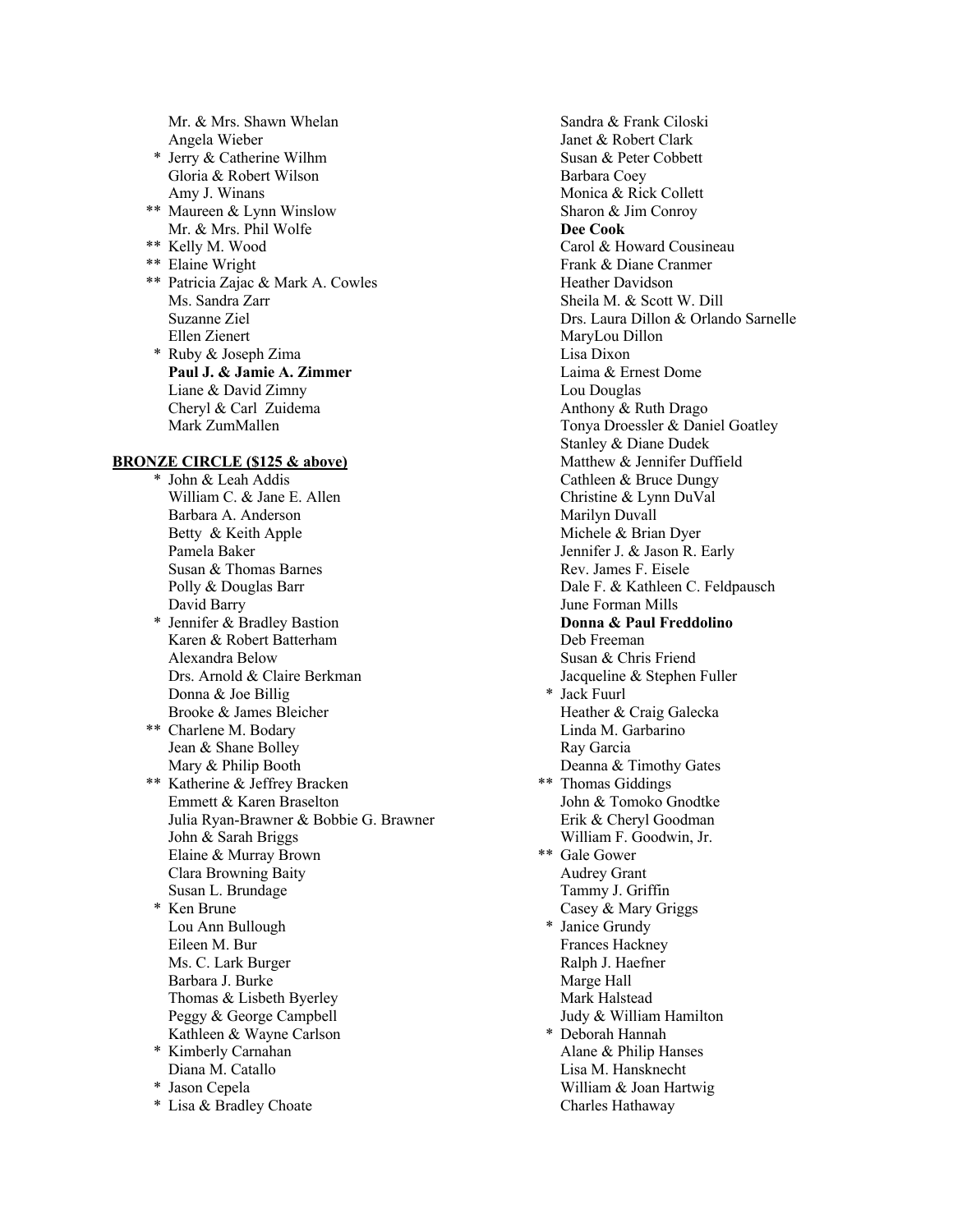Louise Hemond-Wilson Alexander Hencken & Christy Fitzgerald Carol & Harry Hicks Richard & Alice Hill Carol Hill Donald & Helen Hillman \*\* Ellen L. Hoekstra Kathleen & Erin Hoffman John Holck William & Susan Holloway Patrina & David Hoppe Brandi Howell \*\* Barbara & Daniel Ilgen Arden P. Irwin Michelle L. Jacobs James Jersey & Barbara Stevens Jersey James & Nancy Jewett Nancy Johnston Arlene & Ashley Jones Heather Jones & Timothy Slawinsky Mackenzie & Mark Kaminski Eileen & Kenneth Kapka Drs. Donald Kaufman & Elizabeth Hutchinson Hanna & Norman Kelker \* Nancy Kelly \*\* Verlecia Kelly & Kenneth Johnson Roger P. & Meredith A. Kennedy Robert & Janet Kirkbride Patrice A. Klein Michael & Lihting Kostrzewa \* Vickie & Stanley Kowalski Evelyn & Paul Krause Carol Krieger Karen Kumon-Sinclair Maria & Michael Kuzmich Michael Beratta & Judith Lamphere Suzanne Laningham & Allen Holzhausen Amanda & Jason Lantz \*\* Marilyn Laughlin Jamie & Bonney LaVigne Richard Lehman Carla R. Lenhoff Laraine & David Levin Christopher Lewis Dr. James T. Linnemann & Ruth L. Eggert- Linnemann Stephanie Livingston & Andrew Elms Cindy Lounsbery & Dave Giordan Carol & Gary Lundquist Sue & Robert Lutton Janet & Dennis Martinich Mary & Kenneth Marton Brian Mattes & Dr. Elise Zipkin Joan & Jeremy Mattson Gretchen & Michael McCLellan

Barbara & William McConnell Ann McCulloch Joseph & Sheila McGreal Constance McGuire & Timothy Richards Pollyanne & Larry McKillop Matthew McKune Helen & John McLaughlin Dr. Robin L. Miller & Dr. Miles A. McNall Kay McNeal Laurie & Martin Mecher Kathleen E. Melville-Hall Bettie & Paul Menchik Lauri Ellen Mendelsohn Kimberly Metzer Lise Mitchel Erica Montressor & Matthew Sterling \* Jeremy Mulvany Gordon D. Murphy Sarah & Stephen Musko Maggie & Jacob Myers Shelby Nakon \* Cindy & Harris Neely \* Lynn Neideck Mike & Karen Neill Barbara & James Neubeck Sally & Carlton Nogle Georgia A. Old Lois & Bruce Omundson Cody Paseka Michelyn & Ernest Pasteur Thomas Pegler Dorothy & Giovannino Perri \* Elliot Polak Kristine & David Poulson Debra & Jon Powell Patricia & Andrew Quinn Todd Quiring & Esther Spencer Sarah Quraishi Arlene & Clark Radcliffe Matthew & Melissa Redshaw Sandra & Jeremy Reed Lewis & Monica Resnick Jeanette Robertson Patricia Roethele \* Jolene & Terry Roudebush Sue E. Rutherford Retta Salstrom Roy Saper & Nell Kuhnmuench Freida & John Schneeberger Rachel Schumann Michelle Scott Denise & Ralph Shaheen Allyn Shaw, Ph.D. Patricia Sheets Jack G. & Carol A. Shepard Sharon & David Sinclair